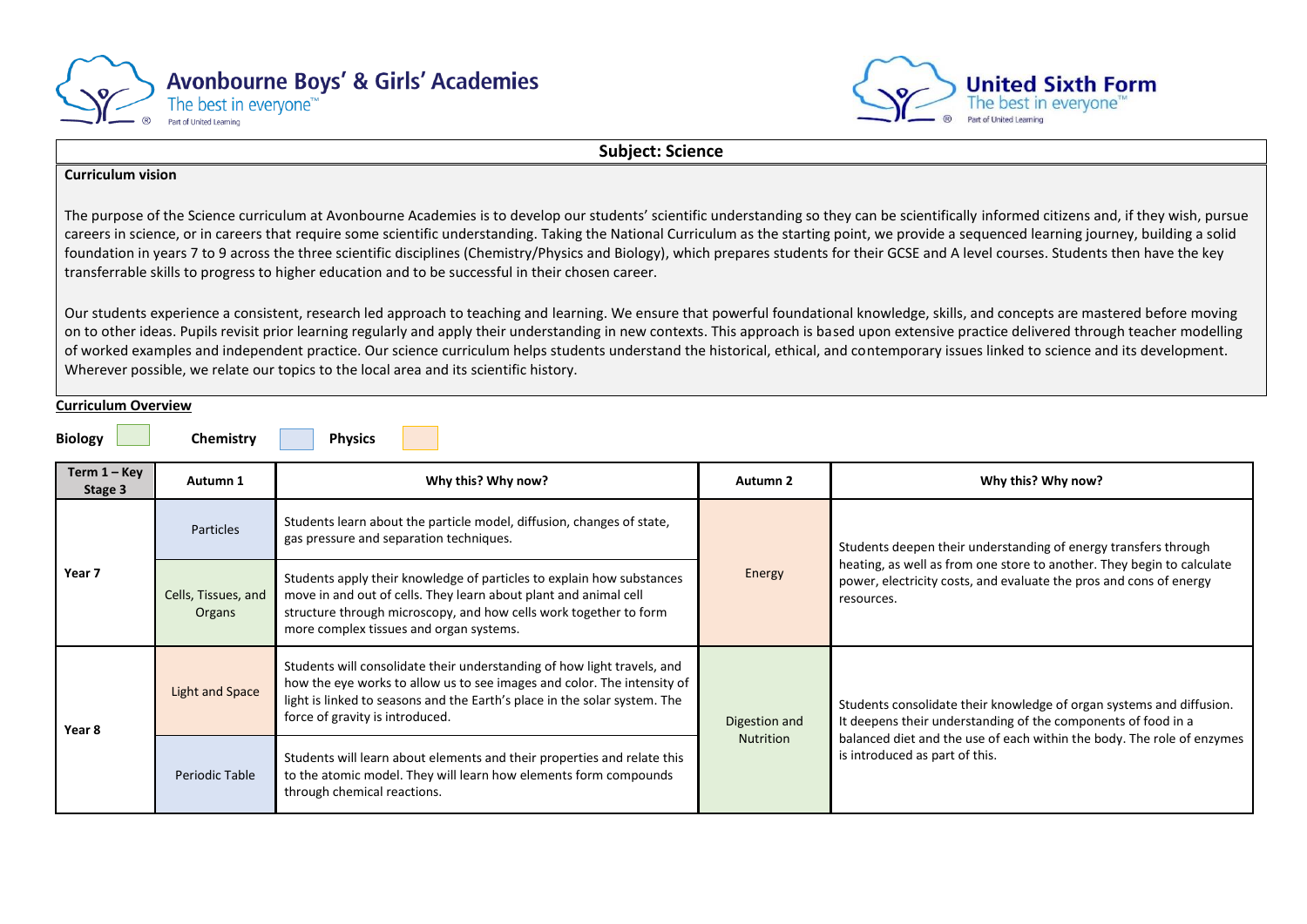

when forces are applied to them.

Matter Students deepen their understanding of particle model, and apply this to density calculations, and investigating pressure.

**Year 9**



Students consolidate their knowledge of atomic structure with reactivity, and then investigate the reactions of acids with metal compounds. They deepen their understanding of how metals are extracted from their raw materials.

| Term $1 -$ Key<br>Stage 4 | Autumn 1                                                | Why this? Why now?                                                                                                                                                                                                                                                                                                                                             | Autumn 2                | Why this? Why now?                                                                                                                                                                                                                     |
|---------------------------|---------------------------------------------------------|----------------------------------------------------------------------------------------------------------------------------------------------------------------------------------------------------------------------------------------------------------------------------------------------------------------------------------------------------------------|-------------------------|----------------------------------------------------------------------------------------------------------------------------------------------------------------------------------------------------------------------------------------|
|                           | C <sub>2</sub> Bonding,<br>structure, and<br>properties | Students consolidate their knowledge of compounds with the types<br>of bonding within them and how this links to their structures and<br>properties. Triple science students will also learn about<br>nanoparticles.                                                                                                                                           | P1 Energy               | Students deepen their understanding of energy transfers, calculations<br>involving energy, reducing wasted energy, and the pros and cons of<br>energy resources. Triple science students will also cover thermal<br>insulators.        |
| Year 10                   | <b>B1 Cell Biology</b>                                  | Students deepen their understanding of cell structures, specialized<br>cells and how substances move in and out of cells. They learn about<br>cell division and stem cells. Triple science students learn about<br>culturing micro-organisms.                                                                                                                  |                         | Students deepen their understanding of circuits, resistance, electricity<br>in the home, The National Grid, and energy used in electrical<br>appliances. Triple science students also cover static electricity and<br>electric fields. |
|                           | <b>B2 Organisation</b>                                  | Students deepen their understanding of nutrients in foods, how to<br>test for them and the role of enzymes in digestion. They deepen their<br>understanding of the respiratory and circulatory systems, and non-<br>communicable diseases. Plant organs and systems are also covered.                                                                          | P2 Electricity          |                                                                                                                                                                                                                                        |
|                           | C6 The rate and<br>extent of chemical<br>change         | Students will deepen their understanding of the factors that affect<br>the rate of a reaction, how they can be changed and how to measure<br>the rate. They will also learn about gas pressures, and reversible<br>reactions. Triple science students learn about how the conditions in<br>reversible reactions can be altered to improve their effectiveness. | C7 Organic<br>Chemistry | Students will learn about crude oil as a source of organic chemical<br>building blocks, and the uses for its products. Triple science students<br>will also learn about alkene reactions, alcohols, carboxylic acids, and<br>polymers. |
| Year 11                   | B6 Inheritance,<br>variation, and<br>evolution          | Students cover sexual and asexual reproduction, inheritance of genes<br>and characteristics, evolution, selective breeding, genetic<br>engineering, and classification. Triple science students will cover<br>protein synthesis, the work of Mendel, Darwin and Wallace,<br>speciation, and cloning.                                                           | C8 Chemical             | Students will consolidate their knowledge of pure substances,<br>chromatography, and testing for various gasses. Triple science students<br>will also cover analysis of ions and spectroscopy.                                         |
|                           | P5 Forces and<br>motion                                 | Students will deepen their understanding of forces and their effects<br>on the speed or shape of objects. They will apply ideas about forces,<br>speed and acceleration to safe stopping and braking distances in<br>cars. Triple science students will cover moments, gears, pressure,<br>and car safety.                                                     | Analysis                |                                                                                                                                                                                                                                        |

Reactivity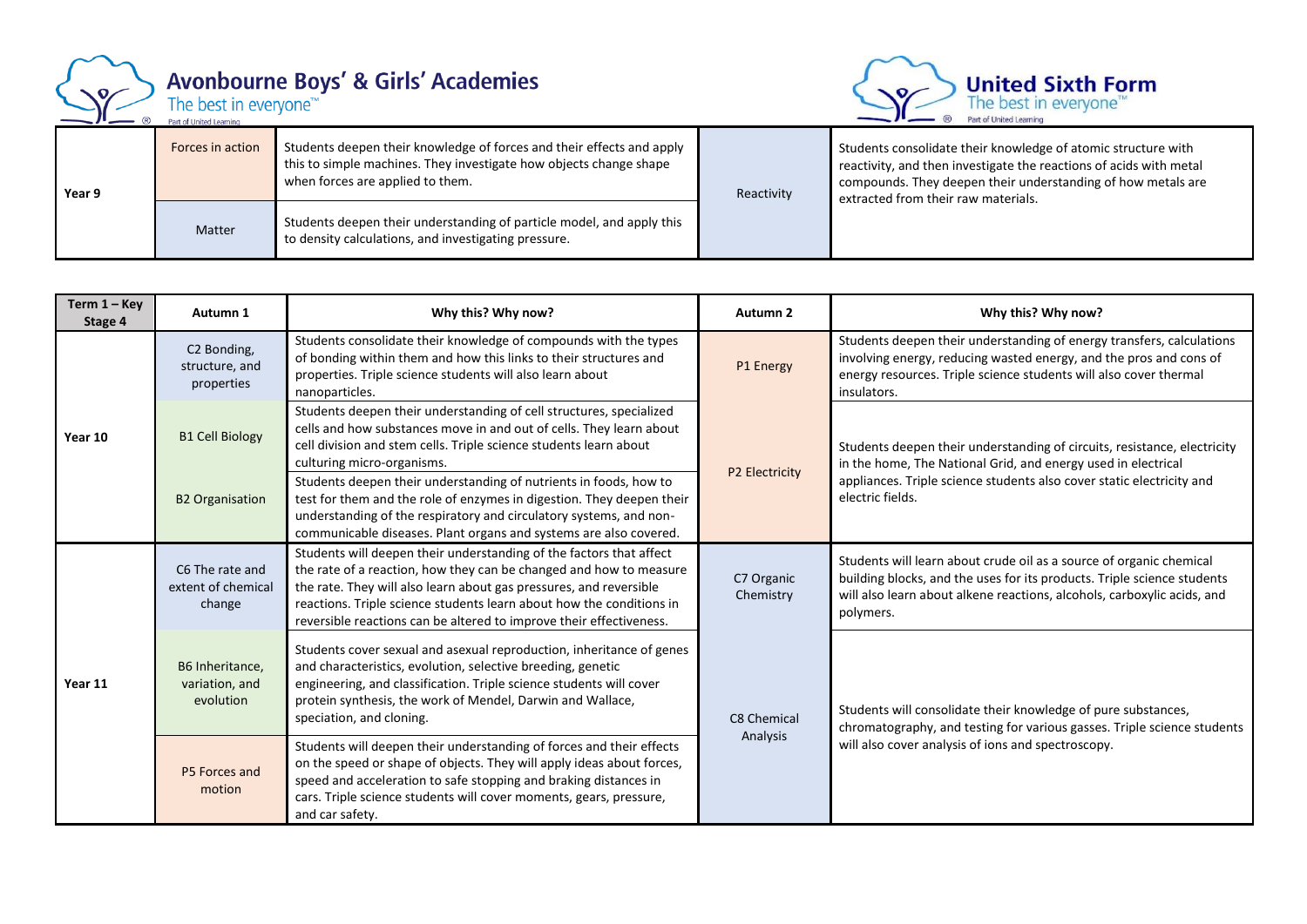

# Avonbourne Boys' & Girls' Academies<br>The best in everyone<sup>16</sup>



| Term $1 -$ Key<br>Stage 5 | Autumn 1                                                                                                                                                                                                                               | Why this? Why now?                                                                                                                                                                                                                                                                                                          | Autumn 2                                     | Why this? Why now?                                                                                                                                                                                                                                                                                                                       |
|---------------------------|----------------------------------------------------------------------------------------------------------------------------------------------------------------------------------------------------------------------------------------|-----------------------------------------------------------------------------------------------------------------------------------------------------------------------------------------------------------------------------------------------------------------------------------------------------------------------------|----------------------------------------------|------------------------------------------------------------------------------------------------------------------------------------------------------------------------------------------------------------------------------------------------------------------------------------------------------------------------------------------|
|                           |                                                                                                                                                                                                                                        |                                                                                                                                                                                                                                                                                                                             | Foundations in<br>Biology                    | Continued from Autumn 1.                                                                                                                                                                                                                                                                                                                 |
| Year 12<br><b>Biology</b> | Students deepen their understanding of cell structure, microscopy,<br>Foundations in<br>biological molecules, enzyme structure, membrane structure, transport<br>Biology<br>in and out of cells, cell division and uses of stem cells. |                                                                                                                                                                                                                                                                                                                             | Exchange and<br>transport                    | Students study the structure and function of gas exchange and<br>transport systems in a range of animals and in terrestrial plants. The<br>significance of surface area to volume ratio in determining the need for<br>ventilation, gas exchange and transport systems in multicellular<br>organisms is emphasised.                      |
| Year 12<br>Chemistry      | Elements of life                                                                                                                                                                                                                       | Students deepen their understanding of atomic structure, isotopes, the<br>periodic table, reactions of masses, qualitative analysis, reacting<br>masses as well as bonding and structure. New content introduced at<br>this stage includes energy and matter calculations which are further<br>explored in the Ozone topic. | Developing fuels                             | Developing fuels builds on to knowledge from GCSE including catalysts,<br>alkanes and alkenes as well as bond enthalpy. The topic also introduces<br>new content which includes ideal gas laws, enthalpy changes, Hess's<br>law, isomers and shapes of organic molecules as well as alternative<br>sources of fuels and the environment. |
| Year 13<br><b>Biology</b> | Communication,<br>homeostasis, and<br>energy                                                                                                                                                                                           | Students deepen their understanding of hormonal and neuronal<br>communication, homeostasis, the biochemical pathways of<br>photosynthesis and respiration with an emphasis on the formation and<br>use of ATP as the source of energy for biochemical processes and<br>synthesis of biological molecules.                   | Communication,<br>homeostasis, and<br>energy | Continued from Autumn 1.                                                                                                                                                                                                                                                                                                                 |
| Year 13                   | The ozone story                                                                                                                                                                                                                        | Students will study composition by volume of gases, the<br>electromagnetic spectrum and the interaction of radiation with mater,<br>rates of reaction, radical reactions, intermolecular bonding,<br>haloalkanes, nucleophilic substitution reactions, and the sustainability<br>of the ozone layer.                        | Polymers and life                            | Students will study condensation polymers, organic functional groups,<br>amines and amides, acid-base equilibria, amino acid and protein<br>chemistry, optical isomerism, enzyme catalysis and molecular<br>recognition, the structure and function of DNA and RNA, and structural<br>analysis.                                          |
| Chemistry                 | What's in a<br>medicine?                                                                                                                                                                                                               | Students will study the chemistry of the -OH group, phenols and<br>alcohols, carboxylic acids and esters, mass spectrometry and IR<br>spectroscopy, organic synthesis, preparative techniques and thin layer<br>chromatography, and green chemistry.                                                                        | The chemical<br>industry                     | Students will study aspects of nitrogen chemistry, kinetics, equilibrium<br>and equilibrium constant calculations, effects of factors on the rate and<br>equilibrium yields of reactions; consideration of the best conditions for<br>an industrial process, and analysis of costs, benefits and risks of<br>industrial processes.       |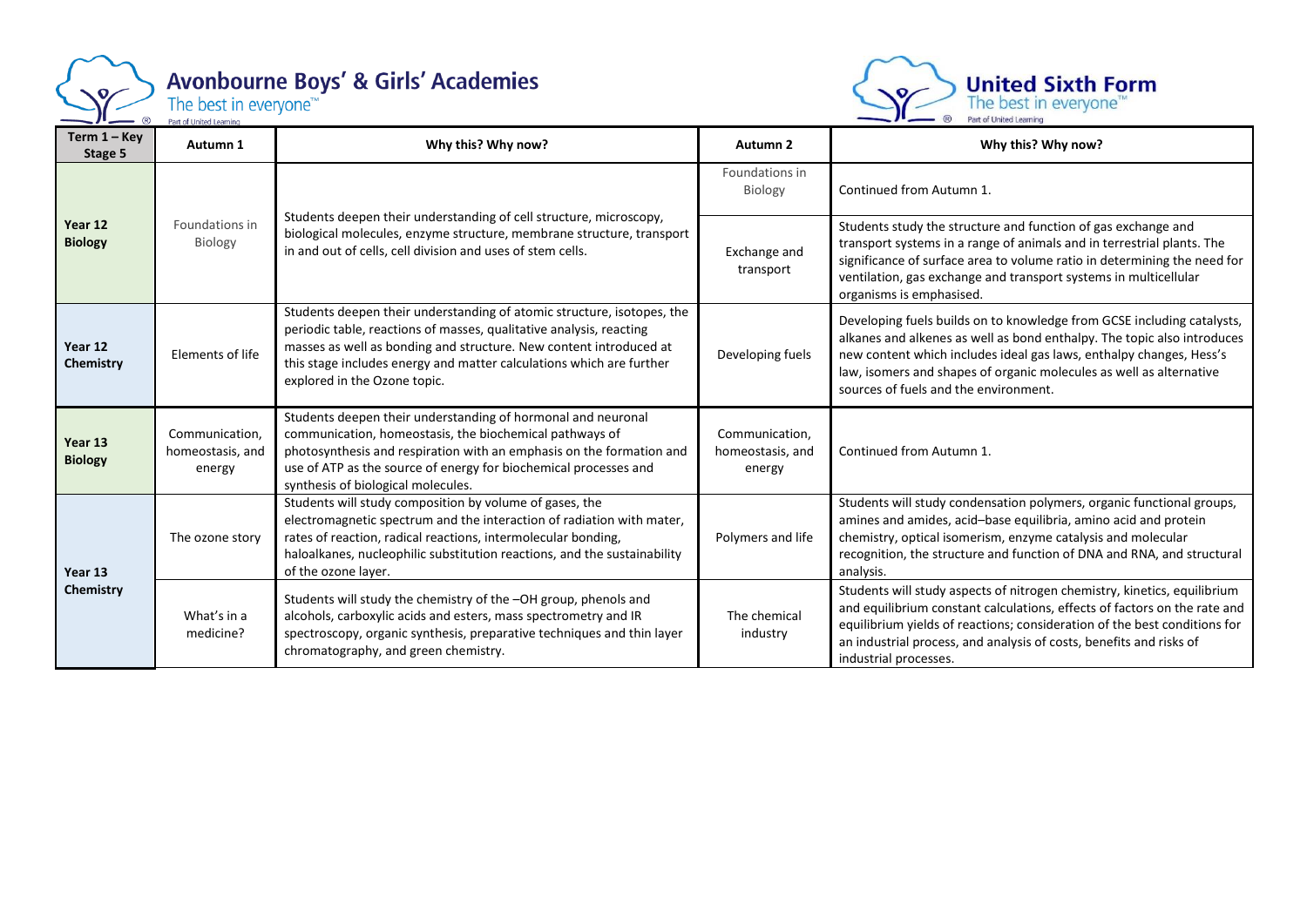



| Term $2 - Key$<br>Stage 3 | Spring 1                            | Why this? Why now?                                                                                                                                                                                                      | <b>Spring 2</b>            | Why this? Why now?                                                                                                                                                                     |
|---------------------------|-------------------------------------|-------------------------------------------------------------------------------------------------------------------------------------------------------------------------------------------------------------------------|----------------------------|----------------------------------------------------------------------------------------------------------------------------------------------------------------------------------------|
| Year 7                    | Reproduction and<br>variation       | Students deepen their understanding of sexual reproduction, foetal<br>development, birth, growth, puberty, variation, and reproduction in<br>plants.                                                                    | <b>Chemical Reactions</b>  | Students deepen their understanding of chemical changes, oxidation<br>reactions, and reactions between acids and alkalis.                                                              |
| Year 8                    | <b>Electricity and</b><br>Magnetism | Students deepen their knowledge of series and parallel circuits,<br>potential difference, resistance, insulators, static electricity, magnetic<br>fields, and electromagnets.                                           | Materials and the<br>Earth | Students deepen their understanding of the Earth's structure, rock and<br>fossil formation, fossil fuels, the greenhouse effect and global<br>warming, and the recycling of resources. |
|                           | Energetics and<br>Rates             | Students consolidate their knowledge on measuring the rate of a<br>reaction and which factors can affect this. They deepen their<br>knowledge of energy changes during a reaction and investigate<br>examples of these. | <b>Biological systems</b>  | Students deepen their knowledge of the skeletal, muscular, and<br>respiratory systems. They then look at the effects of smoking, alcohol                                               |
| Year 9                    | Sound waves                         | Students deepen their knowledge of sound waves and how they<br>propagate, how we hear, how microphones and speakers work to<br>capture and produce waves, and the uses of ultrasound.                                   | and processes              | and drugs on health. They finish by consolidating their knowledge of<br>DNA and inheritance.                                                                                           |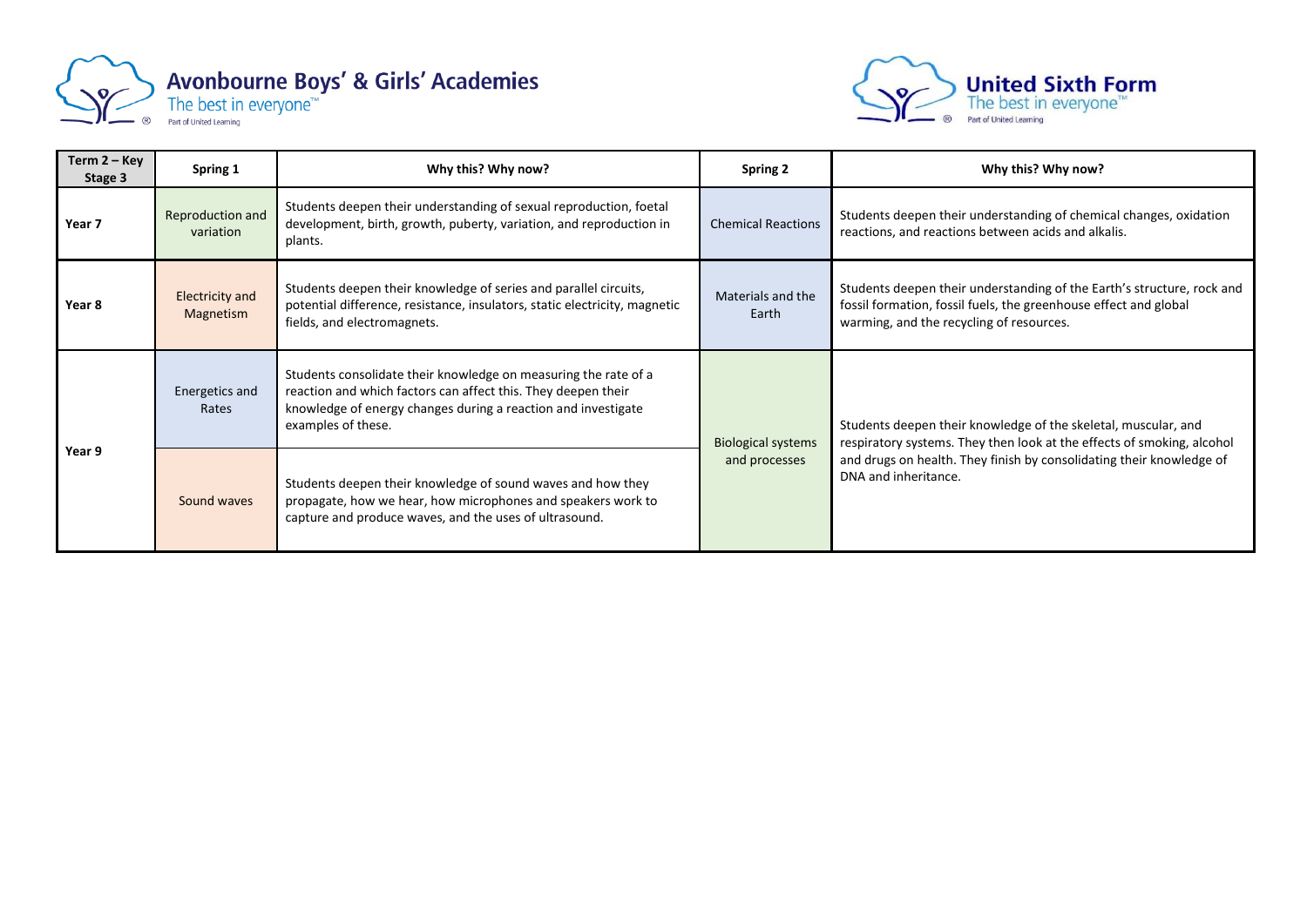



| Term $2 - Key$<br>Stage 4 | Spring 1                              | Why this? Why now?                                                                                                                                                                                                                                                                                           | Spring 2                             | Why this? Why now?                                                                                                                                                                                                                                                                                                                                                                                                                                                                                                                                                          |
|---------------------------|---------------------------------------|--------------------------------------------------------------------------------------------------------------------------------------------------------------------------------------------------------------------------------------------------------------------------------------------------------------|--------------------------------------|-----------------------------------------------------------------------------------------------------------------------------------------------------------------------------------------------------------------------------------------------------------------------------------------------------------------------------------------------------------------------------------------------------------------------------------------------------------------------------------------------------------------------------------------------------------------------------|
|                           | <b>P3 Particle Model</b><br>of Matter | Students deepen their understanding of the particle model of matter<br>but considering the energy and arrangement of the particles. They<br>investigate how to measure the density or regular and irregularly<br>shaped objects, and liquids. They will explain changes of state in terms<br>of latent heat. |                                      | Students consolidate their knowledge of elements and the periodic<br>table to calculate atomic, formula mass and moles, balance equations,<br>and calculate the concentration of solutions. Triple students will<br>calculate atom economy, carry out titrations, and calculate the number<br>of moles in a gas.                                                                                                                                                                                                                                                            |
| Year 10                   | <b>B3</b> Infection and<br>response   | Students learn how infectious diseases are spread by pathogens and<br>examples of these, how our body's immune system responds, how<br>vaccines work, and how new medicines are developed. Triple science<br>students will also learn about monoclonal antibodies and plant<br>diseases.                     | C4 Chemical<br>Changes               | In this topic students investigate redox reactions and the reactions of<br>acids with metals, metal oxides, and metal carbonates. They learn<br>about the reactivity series of metals, how make salts, neutralization<br>reactions, and the difference between strong and weak acids. They link<br>the reactivity of metals with how they can be extracted from<br>compounds using techniques such as electrolysis. This also links to<br>their previous understanding of ions and electricity. Triple students will<br>also look at titrations as part of this topic area. |
|                           | <b>B7 Ecology</b>                     | Students consolidate their knowledge of communities, adaptations of<br>organisms, how to estimate population size, nutrient cycles, and the<br>human impact on biodiversity and global warming.                                                                                                              |                                      | In this topic students learn that Electromagnetic effects are used in a                                                                                                                                                                                                                                                                                                                                                                                                                                                                                                     |
| Year 11                   | P6 Waves                              | Students will learn about how waves transfer energy, how to describe<br>wave properties, and the difference between electromagnetic and<br>mechanical waves. They will investigate how to measure wave speed,<br>and will discover the uses and dangers of the waves in the<br>electromagnetic spectrum.     | P7 Magnetism and<br>Electromagnetism | wide variety of devices. Engineers make use of the fact that a magnet<br>moving in a coil can produce electric current and that when current<br>flows around a magnet it can produce movement.                                                                                                                                                                                                                                                                                                                                                                              |
|                           | C9 Chemistry of<br>the atmosphere     | Students consolidate their knowledge about how the Earth's<br>atmosphere started and how human activity has changed it.                                                                                                                                                                                      | P8 Space Physics                     | Triple students will develop their knowledge of our solar system, and<br>the lifecycle of stars. The will also explore the Big Bang Theory, as well<br>as an understanding of 'Red Shift'.                                                                                                                                                                                                                                                                                                                                                                                  |
|                           | C10 Using<br>resources                | Students deepen their understanding of how we obtain drinking water<br>and metals. Triple science students also learn about fertilizers, allows,<br>ceramics, polymers, and composite materials                                                                                                              |                                      |                                                                                                                                                                                                                                                                                                                                                                                                                                                                                                                                                                             |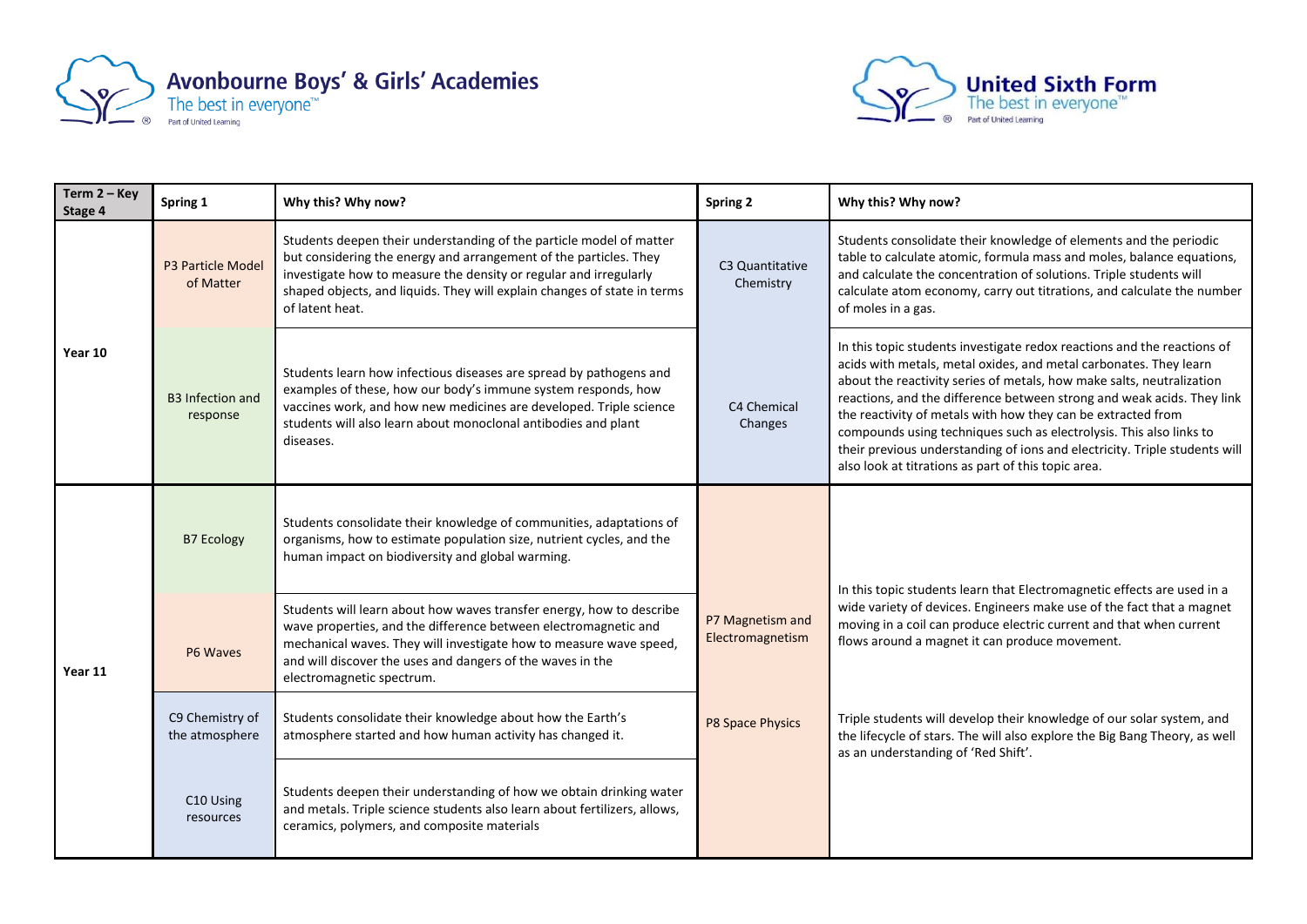



| Term $2 - Key$<br>Stage 5 | Spring 1                                   | Why this? Why now?                                                                                                                                                                                                                                                                                                                                                                                                                                                                                                                                                                                                                                                                                                               | Spring 2                                                                                                                                                                                                                                                                                                                                                                                                                                                                                                           | Why this? Why now?                                                                                                                                                                                                                                   |  |  |
|---------------------------|--------------------------------------------|----------------------------------------------------------------------------------------------------------------------------------------------------------------------------------------------------------------------------------------------------------------------------------------------------------------------------------------------------------------------------------------------------------------------------------------------------------------------------------------------------------------------------------------------------------------------------------------------------------------------------------------------------------------------------------------------------------------------------------|--------------------------------------------------------------------------------------------------------------------------------------------------------------------------------------------------------------------------------------------------------------------------------------------------------------------------------------------------------------------------------------------------------------------------------------------------------------------------------------------------------------------|------------------------------------------------------------------------------------------------------------------------------------------------------------------------------------------------------------------------------------------------------|--|--|
|                           | Exchange and<br>transport                  | Continued from Autumn 2.                                                                                                                                                                                                                                                                                                                                                                                                                                                                                                                                                                                                                                                                                                         |                                                                                                                                                                                                                                                                                                                                                                                                                                                                                                                    |                                                                                                                                                                                                                                                      |  |  |
| Year 12<br><b>Biology</b> | Biodiversity,<br>evolution, and<br>disease | phylogeny.                                                                                                                                                                                                                                                                                                                                                                                                                                                                                                                                                                                                                                                                                                                       | Students develop and understanding of the biodiversity of organisms; how they are classified and the ways in which biodiversity can be measured. The learners also gain<br>an understanding of the variety of organisms that are pathogenic and the way in which plants and animals have evolved defences to deal with disease. The impact of the<br>evolution of pathogens on the treatment of disease is also considered. The relationships between organisms are studied, considering variation, evolution, and |                                                                                                                                                                                                                                                      |  |  |
|                           | Elements from<br>the Sea                   | Students deepen their understanding of halogen chemistry, redox<br>chemistry and electrolysis, equilibrium, and atom economy.                                                                                                                                                                                                                                                                                                                                                                                                                                                                                                                                                                                                    |                                                                                                                                                                                                                                                                                                                                                                                                                                                                                                                    |                                                                                                                                                                                                                                                      |  |  |
| Year 12<br>Chemistry      | The Ozone Story                            | Students will study composition by volume of gases, the<br>electromagnetic spectrum and the interaction of radiation with matter,<br>rates of reaction, radical reactions, intermolecular bonding,<br>haloalkanes, nucleophilic substitution reactions, and the sustainability<br>of the ozone layer.                                                                                                                                                                                                                                                                                                                                                                                                                            | What's in a<br>medicine?                                                                                                                                                                                                                                                                                                                                                                                                                                                                                           | Students will study the chemistry of the -OH group, phenols and<br>alcohols, carboxylic acids and esters, mass spectrometry and IR<br>spectroscopy, organic synthesis, preparative techniques and thin layer<br>chromatography, and green chemistry. |  |  |
| Year 13<br><b>Biology</b> | Genetics,<br>evolution, and<br>ecosystems  | Students will deepen their understanding of the role of genes in regulating and controlling cell function and development, heredity and the mechanisms of evolution and<br>speciation, practical techniques used to manipulate DNA such as sequencing and amplification, the use of microorganisms in biotechnology, the role of microorganisms<br>in recycling materials within the environment and maintaining balance within ecosystems, The need to conserve environmental resources in a sustainable fashion whilst<br>appreciating the potential conflict arising from the needs of an increasing human population. Students also consider the impacts of human activities on the natural<br>environment and biodiversity. |                                                                                                                                                                                                                                                                                                                                                                                                                                                                                                                    |                                                                                                                                                                                                                                                      |  |  |
| Year 13<br>Chemistry      | Oceans                                     | Students deepen their understanding of dissolving and associated<br>enthalpy changes, the greenhouse effect, acid-base equilibria and pH,<br>solubility products, and entropy.                                                                                                                                                                                                                                                                                                                                                                                                                                                                                                                                                   | Developing metals                                                                                                                                                                                                                                                                                                                                                                                                                                                                                                  | Students deepen their understanding of redox titrations, cells and<br>electrode potentials, d-block chemistry, and colorimetry.                                                                                                                      |  |  |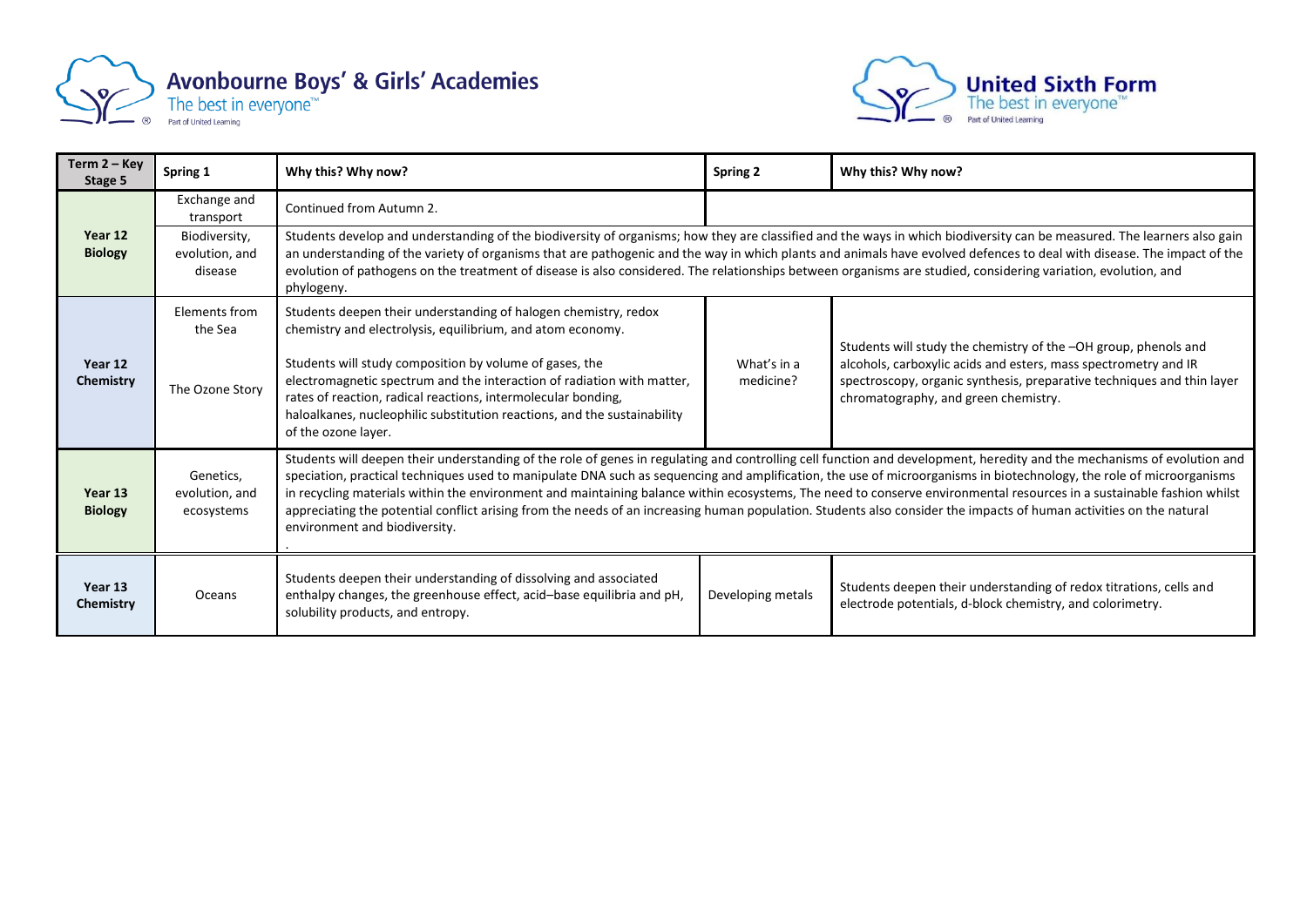



| Term $3 - Key$<br>Stage 3 | Summer 1                     | Why this? Why now?                                                                                                                                                      | Summer 2                                          | Why this? Why now?                                                                                                                                                                                                                                                   |
|---------------------------|------------------------------|-------------------------------------------------------------------------------------------------------------------------------------------------------------------------|---------------------------------------------------|----------------------------------------------------------------------------------------------------------------------------------------------------------------------------------------------------------------------------------------------------------------------|
| Year 7                    | <b>Forces and Motion</b>     | Students will deepen their knowledge of balanced and unbalanced<br>forced, gravity, calculate weight, pressure, speed, friction, and<br>interpret distance-time graphs. | Ecological<br>Relationships and<br>Classification | Students will deepen their knowledge of food webs, decay, population<br>estimation, classification, adaptations, evolution by natural selection,<br>extinction, and biodiversity.                                                                                    |
| Year 8                    | Plants and<br>Photosynthesis | Students consolidate their knowledge of plant organs, photosynthesis,<br>transport in plants, and how plants affect the gasses in the<br>atmosphere.                    | <b>Matter</b>                                     | Students deepen their understanding of particle model, and apply this<br>to density calculations, and investigating pressure.                                                                                                                                        |
|                           | <b>Biological Processes</b>  | Students deepen their knowledge of the skeletal, muscular, and<br>respiratory systems. They then look at the effects of smoking, alcohol                                | <b>Atomic Structure</b>                           | Students will deepen their knowledge of elements and compounds,<br>separation techniques, atomic structure and how models of the atom<br>were developed, isotopes, and electron configuration. They will<br>compare the properties and reactivity of groups 1 and 7. |
| Year 9                    |                              | and drugs on health. They finish by consolidating their knowledge of<br>DNA and inheritance.                                                                            | <b>Cell Biology</b>                               | Students deepen their understanding of cell structures, specialized cells<br>and how substances move in and out of cells. They learn about cell<br>division and stem cells. Triple science students learn about culturing<br>micro-organisms.                        |

| Term $3 -$ Key<br>Stage 4 | Summer 1                   | Why this? Why now?                                                                                                                                                     | Summer 2                                        | Why this? Why now?                                                                                                                                                                                                                                                                                                                                   |
|---------------------------|----------------------------|------------------------------------------------------------------------------------------------------------------------------------------------------------------------|-------------------------------------------------|------------------------------------------------------------------------------------------------------------------------------------------------------------------------------------------------------------------------------------------------------------------------------------------------------------------------------------------------------|
|                           | <b>P4 Atomic Structure</b> | Students will deepen their understanding of atoms and isotopes, the<br>development of atomic models through experimentation, radiation<br>and its uses, and half-life. | <b>B5 Homeostasis and</b><br>response           | Students will deepen their understanding of the nervous system,<br>reflexes, hormonal responses, homeostasis, the menstrual cycle,<br>methods of contraception, and fertility treatments. Triple science<br>students will also study the brain, the eye and vision, temperature<br>regulation, water regulation and the kidneys, and plant hormones. |
| Year 10                   | <b>B4 Bioenergetics</b>    | Students will consolidate their knowledge of photosynthesis and its<br>limiting factors, respiration, exercise, and metabolism.                                        | C6 The rate and<br>extent of chemical<br>change | Students will deepen their understanding of the factors that affect the<br>rate of a reaction, how they can be changed and how to measure the<br>rate. They will also learn about gas pressures, and reversible reactions.<br>Triple science students learn about how the conditions in reversible                                                   |
|                           | C5 Energy Changes          | Students will deepen their understanding of exothermic and<br>endothermic reactions and apply this to different contexts.                                              |                                                 | reactions can be altered to improve their effectiveness.                                                                                                                                                                                                                                                                                             |
| Year 11                   | Revision                   | Preparation for GCSE exams through targeted revision programme                                                                                                         |                                                 |                                                                                                                                                                                                                                                                                                                                                      |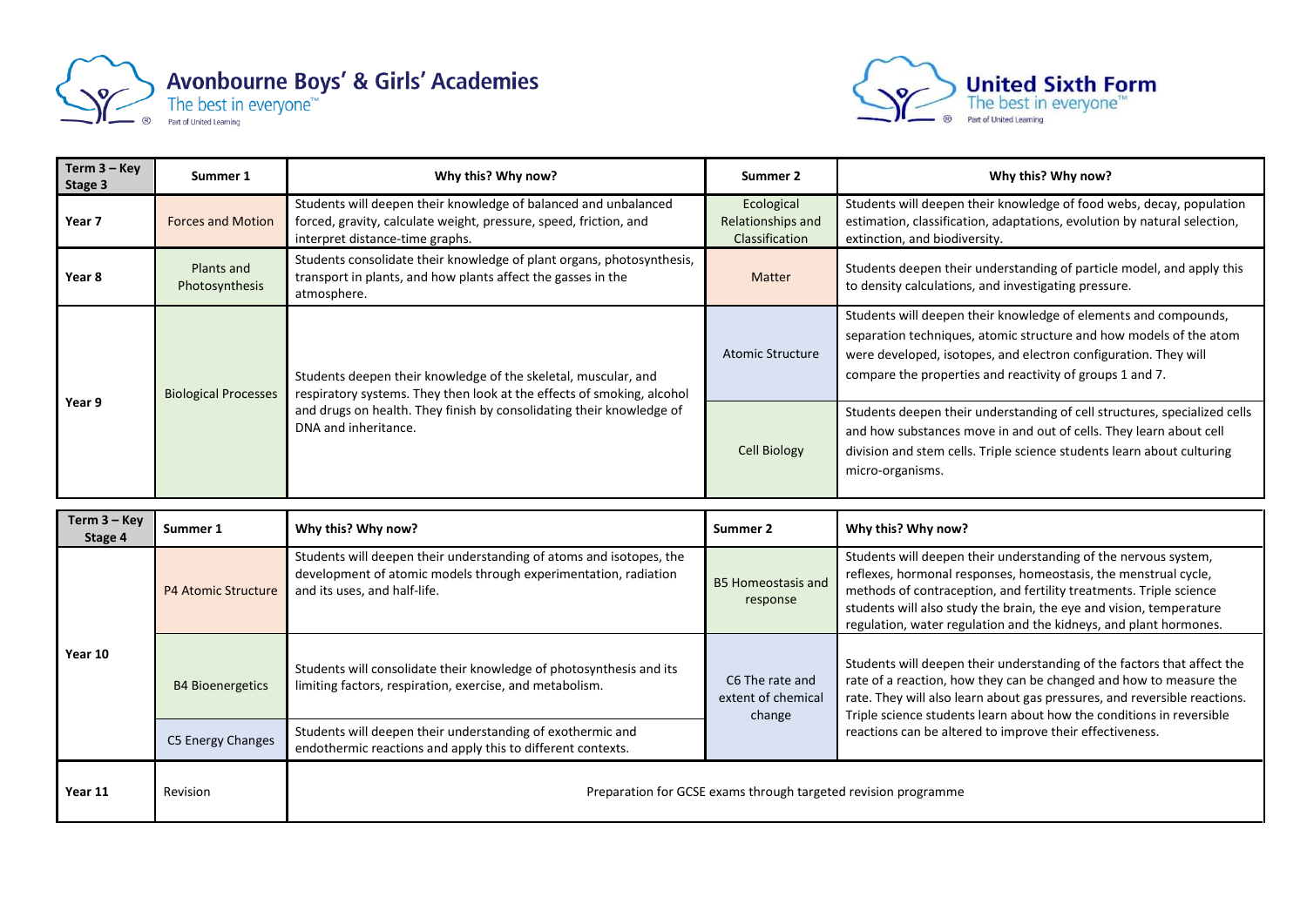



| Term $3 -$<br><b>Key Stage 5</b> | Summer 1                                  | Why this? Why now?                                                                                                                                                                                                                                                                                                           | Summer 2                                  | Why this? Why now?                                                                                                                                                                                                                                                                                                     |
|----------------------------------|-------------------------------------------|------------------------------------------------------------------------------------------------------------------------------------------------------------------------------------------------------------------------------------------------------------------------------------------------------------------------------|-------------------------------------------|------------------------------------------------------------------------------------------------------------------------------------------------------------------------------------------------------------------------------------------------------------------------------------------------------------------------|
| Year 12<br><b>Biology</b>        | Biodiversity,<br>evolution and<br>disease | Continue from Spring 2.                                                                                                                                                                                                                                                                                                      | Biodiversity,<br>evolution and<br>disease | Continue from Summer 1.                                                                                                                                                                                                                                                                                                |
| Year 12<br>Chemistry             | What's in a<br>medicine?                  | Continue from Spring 2                                                                                                                                                                                                                                                                                                       | Chemistry<br>Polymers and life            | Students will deepen their understanding of condensation polymers,<br>organic functional groups, amines and amides, acid-base equilibria,<br>amino acid and protein chemistry, optical isomerism, enzyme catalysis<br>and molecular recognition, the structure and function of DNA and RNA<br>and structural analysis. |
| Year 13<br><b>Biology</b>        | Genetics, evolution<br>and ecosystems     | Continue from Spring 2                                                                                                                                                                                                                                                                                                       | Bespoke revision programme                |                                                                                                                                                                                                                                                                                                                        |
| Year 13<br>Chemistry             | Chemistry<br>Colour by design             | Students will deepen their understanding of the chemical origins of<br>colour in organic compounds, aromatic compounds and their reactions,<br>dyes and dyeing, diazonium compounds, fats and oils, gas-liquid<br>chromatography, carbonyl compounds and their reactions, organic<br>synthesis and polyfunctional compounds. | Bespoke revision programme                |                                                                                                                                                                                                                                                                                                                        |

| Links to Specifications at Key Stage 4 and 5     |                                               |  |  |  |
|--------------------------------------------------|-----------------------------------------------|--|--|--|
|                                                  | <b>A Level Biology</b>                        |  |  |  |
| <b>Combined Double Award Science</b>             | <b>OCR Biology A (H020, H420)</b>             |  |  |  |
| <b>AQA GCSE Combined Science: Trilogy (8464)</b> |                                               |  |  |  |
|                                                  | <b>A Level Chemistry</b>                      |  |  |  |
| <b>Triple Science</b>                            | <b>OCR Chemistry B (Salters) (H033, H433)</b> |  |  |  |
| <b>AQA GCSE Biology (8461)</b>                   |                                               |  |  |  |
| <b>AQA GCSE Chemistry (8462)</b>                 |                                               |  |  |  |
| <b>AQA GCSE Physics (8463)</b>                   |                                               |  |  |  |